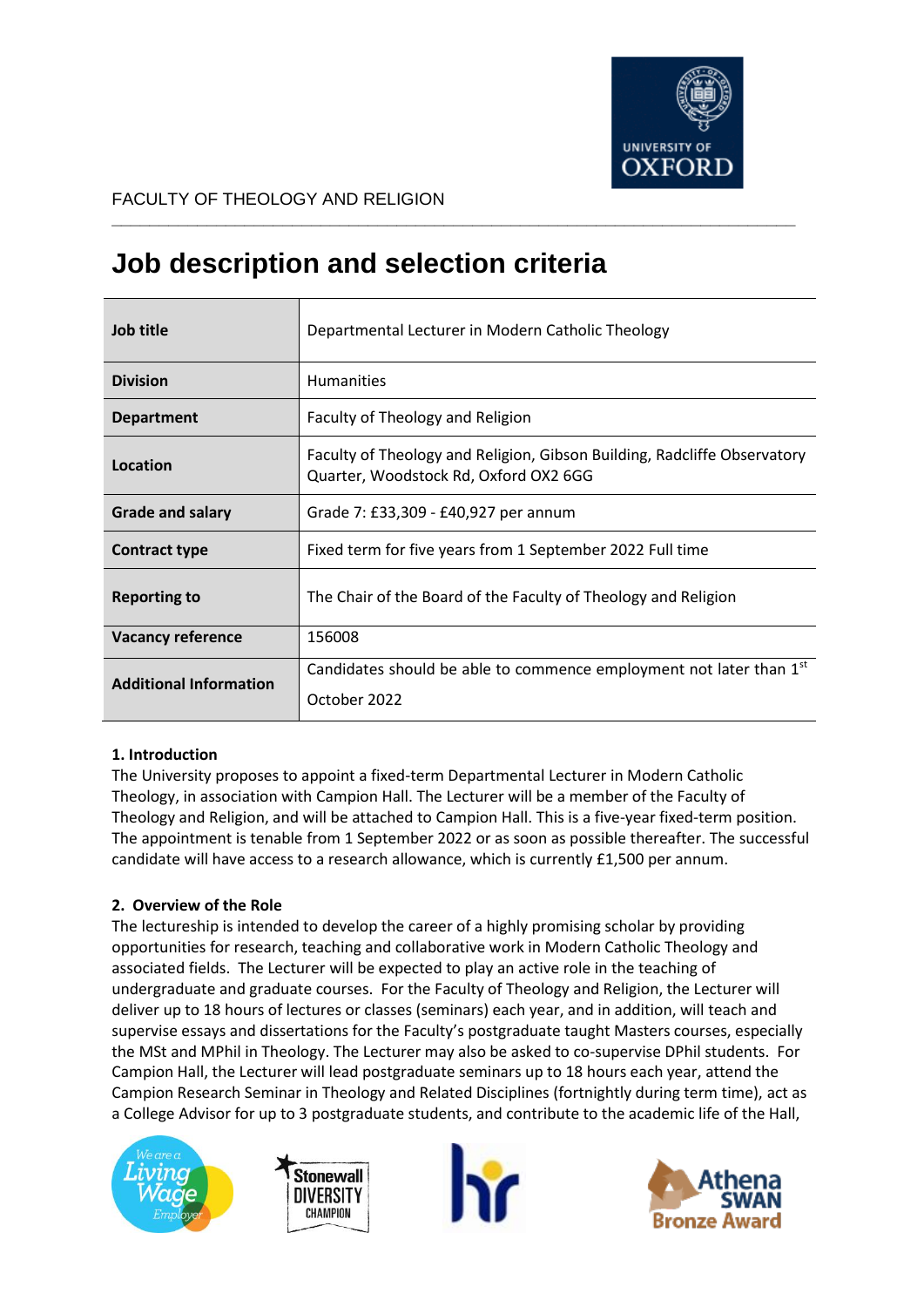for example, through 'work in progress' presentation of research, public lectures, and organising symposiums. The Lecturer may be invited to deliver tutorial (college-based) teaching for other colleges in modern Catholic theology, but this would be both discretionary and separately renumerated. The Lecturer will become part of a vibrant research environment in both Campion Hall and the Faculty. In Campion Hall, the Lecturer will work closely with designated colleagues, such as the Copleston Senior Research Fellow; in the Faculty of Theology and Religion, the Lecturer will work closely with the other postholders in Modern Theology.

# **3. Responsibilities**

The Departmental Lecturer will be required to perform the following duties:

# *Teaching*

- Deliver up to 18 hours of lectures and classes for the Faculty of Theology and Religion, along with teaching and supervising essays and dissertations for the Faculty's taught Masters courses, especially the MPhil and MSt in Theology
- Deliver the Faculty's current undergraduate papers in modern Catholic thought, including the 'Liberation Theology' paper
- Participate actively in, and occasionally chair, the Faculty's Modern Theology Research Seminar
- Work closely with other postholders in Modern Theology to coordinate graduate student teaching in the area
- Produce lecture notes, course materials, reading lists, and reference guides. Gather and respond to feedback from students and colleagues
- Liaise with examiners and academic staff regarding teaching arrangements and student performance
- Lead postgraduate seminars at Campion Hall
- Provide pastoral support for all students of Theology at Campion Hall
- Act as College Adviser for graduate students in Theology at Campion Hall
- Help foster an academic community among postgraduates in Modern Catholic Theology in both the Faculty of Theology and Religion and Campion Hall

# *Research*

- Undertake advanced academic study to underpin lectures and class teaching
- Manage and advance own academic research activities in Modern Catholic Theology and writing research articles for peer-reviewed journals, book chapters and reviews
- Contribute to collaborative projects with colleagues in partner institutions and research groups
- Liaise with funding bodies, stakeholders, and researchers in related fields to share information and expertise
- Present papers at academic conferences and lead seminars to disseminate research findings

# *Administration*

- Coordinate and participate in student admissions processes for the Faculty
- Participate in the governance of the Faculty, representing the subject area on relevant committees as required
- Engage in assessment and University examining as required
- Serve on Campion Hall's Academic Committees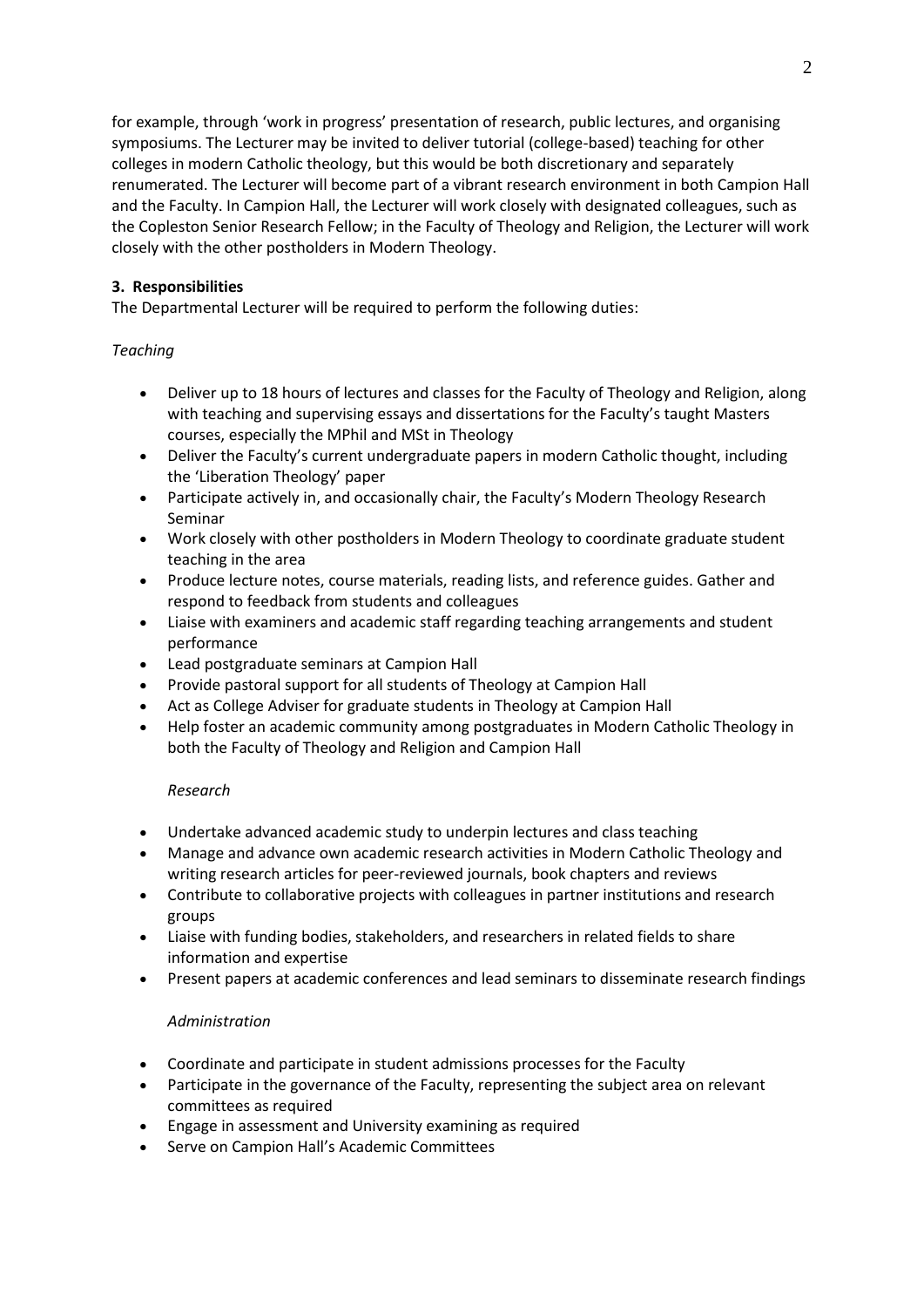## **Selection criteria**

*Essential*

- 1. Hold, or be close to completion of, a postgraduate qualification (which would normally be a doctorate) in a relevant area of Modern Catholic Theology
- 2. Have a research record appropriate to the stage of their career and familiarity with the existing literature and research in the field
- 3. Have an aptitude for teaching high-achieving undergraduates and graduates, and some experience of teaching and research
- 4. Ability to teach a range of undergraduate and graduate options in Modern Catholic Theology
- 5. Ability to develop new papers and course offerings in Modern Catholic Theology, as required
- 6. Possess excellent oral and written communication
- 7. Possess excellent interpersonal and organisational skills
- 8. Demonstrate a readiness to collaborate with colleagues within and outside the University
- 9. Demonstrate a willingness and ability to undertake administrative tasks as required in order to fulfil the job description
- 10. Demonstrate understanding of, and sympathy with, the Jesuit character of Campion Hall

## **About the University of Oxford**

Welcome to the University of Oxford. We aim to lead the world in research and education for the benefit of society both in the UK and globally. Oxford's researchers engage with academic, commercial and cultural partners across the world to stimulate high-quality research and enable innovation through a broad range of social, policy and economic impacts.

We believe our strengths lie both in empowering individuals and teams to address fundamental questions of global significance, while providing all our staff with a welcoming and inclusive workplace that enables everyone to develop and do their best work. Recognising that diversity is our strength, vital for innovation and creativity, we aspire to build a truly diverse community which values and respects every individual's unique contribution.

While we have long traditions of scholarship, we are also forward-looking, creative and cutting-edge. Oxford is one of Europe's most entrepreneurial universities. Income from external research contracts in 2015/16 exceeded £537.4m and we rank first in the UK for university spin-outs, with more than 130 companies created to date. We are also recognised as leaders in support for social enterprise.

Join us and you will find a unique, democratic and international community, a great range of staff benefits and access to a vibrant array of cultural activities in the beautiful city of Oxford. For more information please visi[t www.ox.ac.uk/about/organisation](http://www.ox.ac.uk/about/organisation)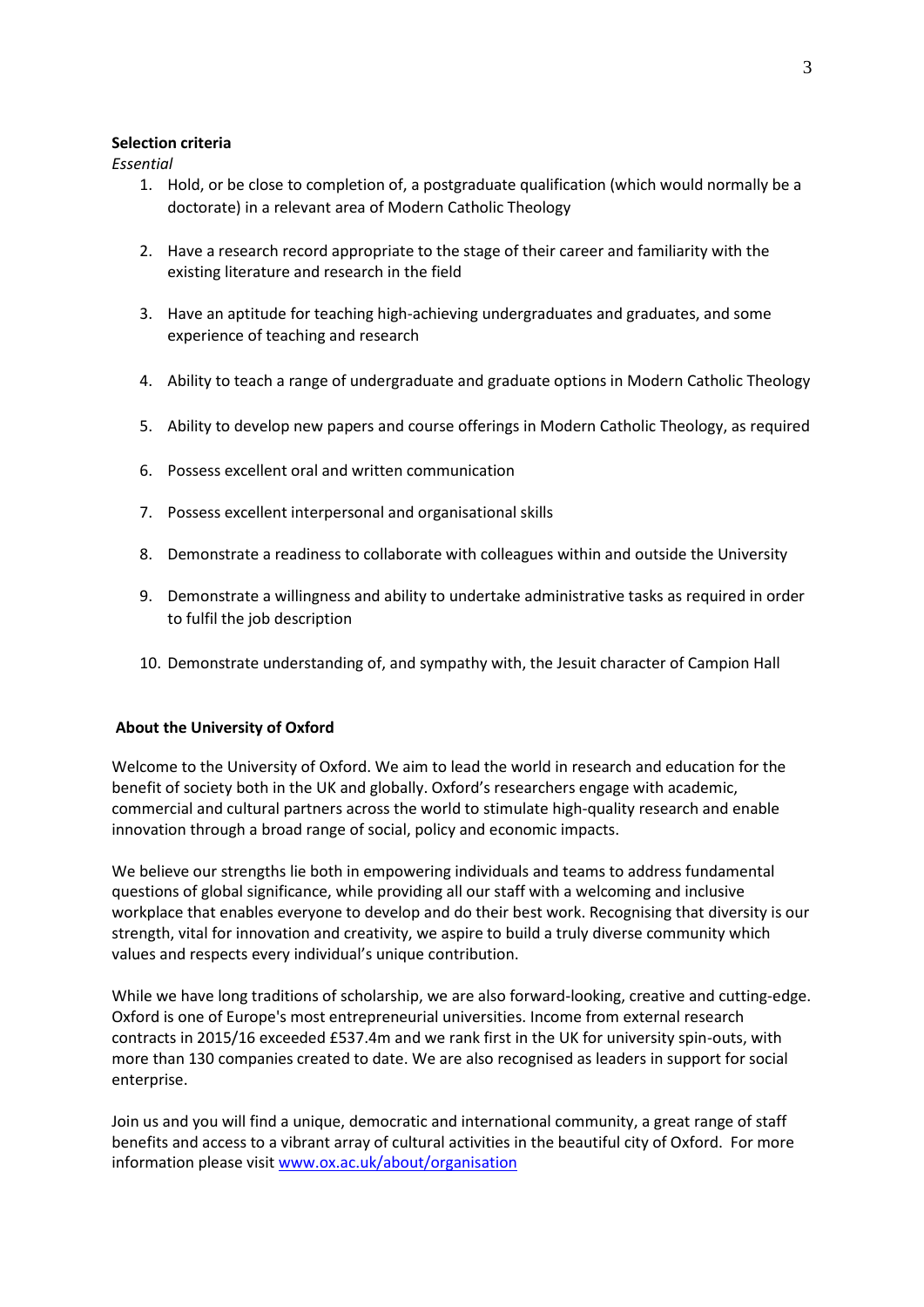## **Faculty of Theology and Religion**

The University is organised into about 140 different departments, each of which recruits its own staff. This post is in the Faculty of Theology and Religion, which has its office at the Gibson Building, Radcliffe Observatory Quarter, Woodstock Road. Theology is one of the oldest faculties in Oxford; Alexander Neckham from St Albans is recorded as giving biblical and moral lectures as early as 1193 on The Psalms of David and the Wisdom of Solomon. The modern Faculty is large, with 25 academic staff (professors and lecturers), and around 100 other Faculty members, who hold positions in colleges and halls of the University. The range of academic research interests encompasses biblical studies, ethics, Christian doctrine and Church history, as well as science and religion, philosophy, the psychology and sociology of religion, Islam, Buddhism, Judaism, Hinduism, and Christian spirituality. Many have international reputations. With some 210 students on different undergraduate courses, and around 280 graduates pursuing both taught and research degrees, there is scope for a great deal of diversity as well as depth of study.

For more information, please visit[: www.theology.ox.ac.uk](http://www.theology.ox.ac.uk/)

#### **Campion Hall**

Founded by the Society of Jesus in 1896, Campion Hall is one of six Permanent Private Halls at the University of Oxford. It is an international community of fellows, graduate students, and staff, who share the motivation to understand and promote all that is truly human on our shared planet. Its unique character combines the intellectual and educational traditions of Oxford and the Society of Jesus. As one of the smaller graduate communities in the University of Oxford, Campion Hall offers a supportive learning environment that carefully attends to each student's academic and nonacademic development. Through participation in the academic and communal life of Campion Hall, graduate students are formed in the qualities of character and intellect that fit them to contribute to the greater good.

The Hall is also home to the Laudato Si' Research Institute (LSRI). Formed in 2019, the mission of the LSRI is to build the intellectual foundations for a reordering of society toward care for the earth and the poor. It engages in research that incorporates a wide range of disciplinary perspectives, including the wisdom of religious traditions and marginalised voices, and is oriented toward practice. Campion Hall's research, inspired by the Jesuit tradition, promotes an academic endeavour and dialogue that serves all that is truly human. To this end, it focuses especially on four areas: the Humanities, Theology and Spirituality, Ethics and Social Justice, and Integral Ecology. The Hall's Library specialises in Modern Catholic Theology and other areas that contribute to the University's library provision.

For more information, please visit[: https://www.campionox.ac.uk/](https://www.campionox.ac.uk/)

## **Humanities**

The Humanities Division is one of four academic divisions in the University of Oxford, bringing together the faculties of Classics, English, History, Linguistics, Philology and Phonetics, Medieval and Modern Languages, Music, Oriental Studies, Philosophy; and Theology and Religion, as well as the Ruskin School of Drawing and Fine Art. The division has responsibility for over 500 members of academic staff, for over 4,000 undergraduates (more than a third of the total undergraduate population of the University), and for about 1,600 postgraduate students.

The Division offers teaching and produces research of the highest international quality, which is backed by the extraordinary resources of the University's libraries and museums. The Bodleian Library, one of the great libraries of the world, has a continuous history reaching back to the late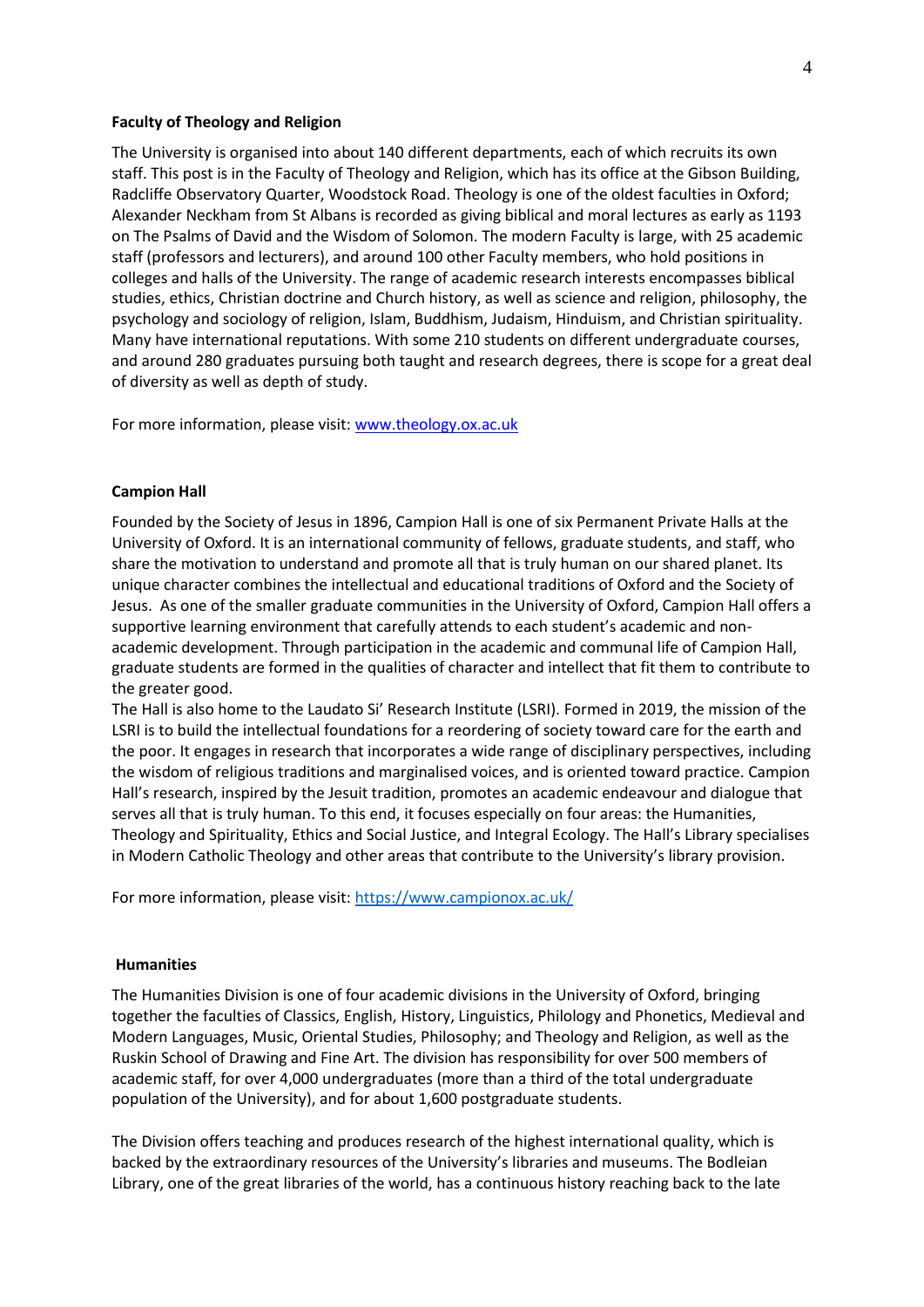sixteenth century. Its historical collections are outstanding, and as a legal deposit library it can claim a copy of every new title published in the UK. The Bodleian is now second in size only to the British Library. Every college has its own library, many of which have important holdings of their own.

The Division's faculties are among the largest in the world, enabling Oxford to offer an education in Arts and Humanities unparalleled in its range of subjects, from music and fine art to ancient and modern languages. The Oxford Research Centre in the Humanities (TORCH) fosters interdisciplinary engagement.

For more information about the Division, please visit[: www.humanities.ox.ac.uk](http://www.humanities.ox.ac.uk/)

## **How to apply**

Before submitting an application, you may find it helpful to read the 'Tips on applying for a job at the University of Oxford' document, at [www.ox.ac.uk/about/jobs/supportandtechnical/.](http://www.ox.ac.uk/about/jobs/supportandtechnical/)

If you would like to apply, click on the **Apply Now** button on the 'Job Details' page and follow the onscreen instructions to register as a new user or log-in if you have applied previously. Please provide details of two referees and indicate whether we can contact them now.

You should also upload a CV, a supporting statement and a 500-word proposal for a research agenda for the duration of the post. The supporting statement must explain how you meet each of the selection criteria for the post using examples of your skills and experience. This may include experience gained in employment, education, or during career breaks (such as time out to care for dependants).

Your application will be judged solely on the basis of how you demonstrate that you meet the selection criteria stated in the job description.

Please upload all documents **as PDF files** with your name and the document type in the filename.

All applications must be received by **12pm** on the closing date stated in the online advertisement.

## **Information for priority candidates**

*A priority candidate is a University employee who is seeking redeployment because they have been advised that they are at risk of redundancy, or on grounds of ill-health/disability. Priority candidates are issued with a redeployment letter by their employing departments.*

*If you are a priority candidate, please ensure that you attach your redeployment letter to your application (or email it to the contact address on the advert if the application form used for the vacancy does not allow attachments)* 

Should you experience any difficulties using the online application system, please email [recruitment.support@admin.ox.ac.uk.](mailto:recruitment.support@admin.ox.ac.uk) Further help and support is available from www.ox.ac.uk/about the university/jobs/support/. To return to the online application at any stage, please go to[: www.recruit.ox.ac.uk.](http://www.recruit.ox.ac.uk/)

Please note that you will be notified of the progress of your application by automatic emails from our e-recruitment system. **Please check your spam/junk mail** regularly to ensure that you receive all emails.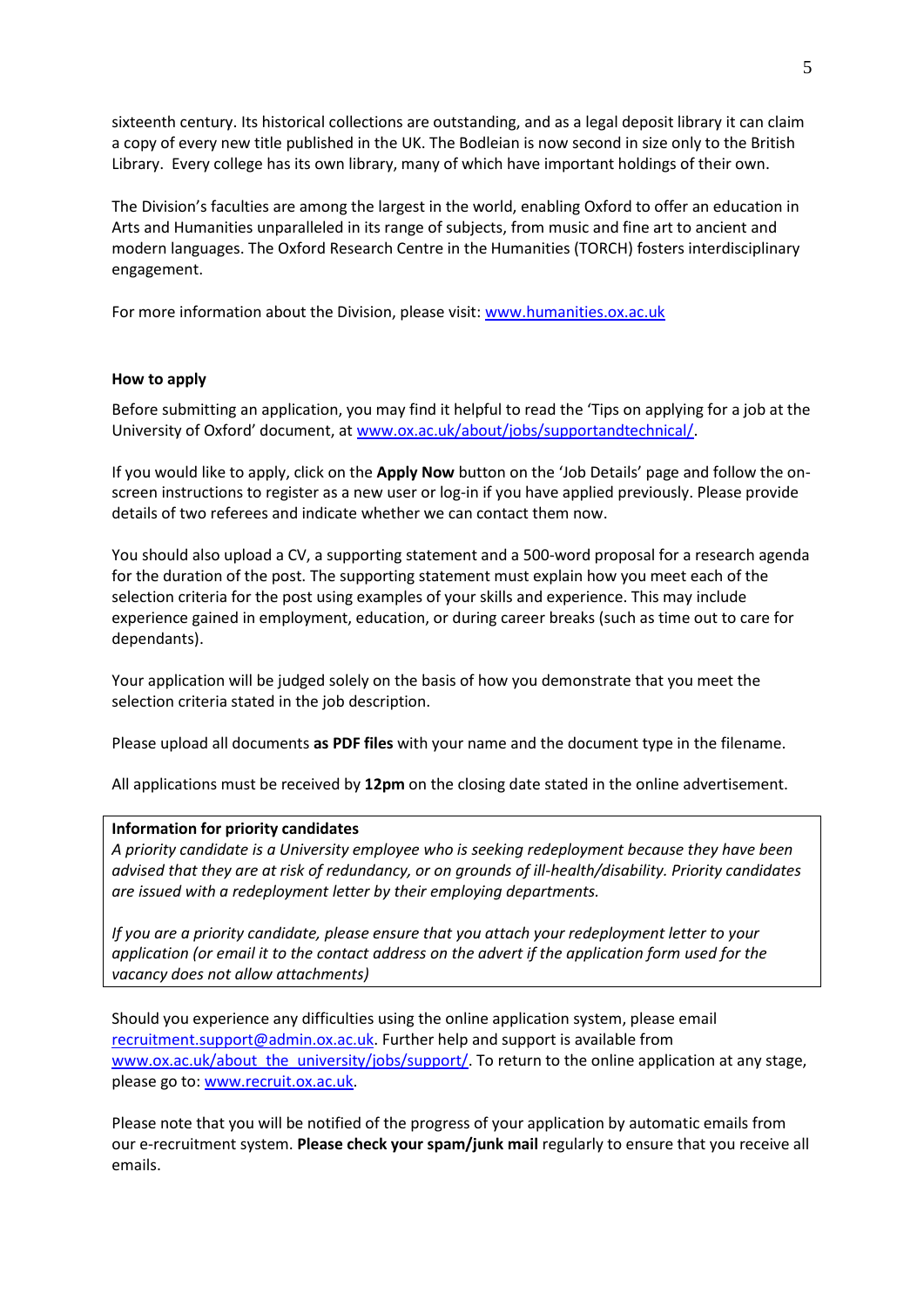## **Important information for candidates**

## **Pre-employment screening**

Please note that the appointment of the successful candidate will be subject to standard preemployment screening, as applicable to the post. This will include right-to-work, proof of identity and references. We advise all applicants to read the candidate notes on the University's preemployment screening procedures, found at:

[www.ox.ac.uk/about/jobs/preemploymentscreening/.](http://www.ox.ac.uk/about/jobs/preemploymentscreening/)

## **The University's policy on retirement**

The University operates an Employer Justified Retirement Age (EJRA) for all academic posts and some academic-related posts. From 1 October 2017, the University has adopted an EJRA of 30 September before the 69th birthday for all academic and academic-related staff in posts at **grade 8 and above**. The justification for this is explained at: [www.admin.ox.ac.uk/personnel/end/retirement/acrelretire8+/.](http://www.admin.ox.ac.uk/personnel/end/retirement/acrelretire8+/)

For **existing** employees, any employment beyond the retirement age is subject to approval through the procedures[: www.admin.ox.ac.uk/personnel/end/retirement/acrelretire8+/.](http://www.admin.ox.ac.uk/personnel/end/retirement/acrelretire8+/)

From 1 October 2017, there is no normal or fixed age at which staff in posts at **grades 1–7** have to retire. Staff at these grades may elect to retire in accordance with the rules of the applicable pension scheme, as may be amended from time to time.

## **Equality of Opportunity**

Entry into employment with the University and progression within employment will be determined only by personal merit and the application of criteria which are related to the duties of each particular post and the relevant salary structure. In all cases, ability to perform the job will be the primary consideration. No applicant or member of staff shall be discriminated against because of age, disability, gender reassignment, marriage or civil partnership, pregnancy or maternity, race, religion or belief, sex, or sexual orientation.